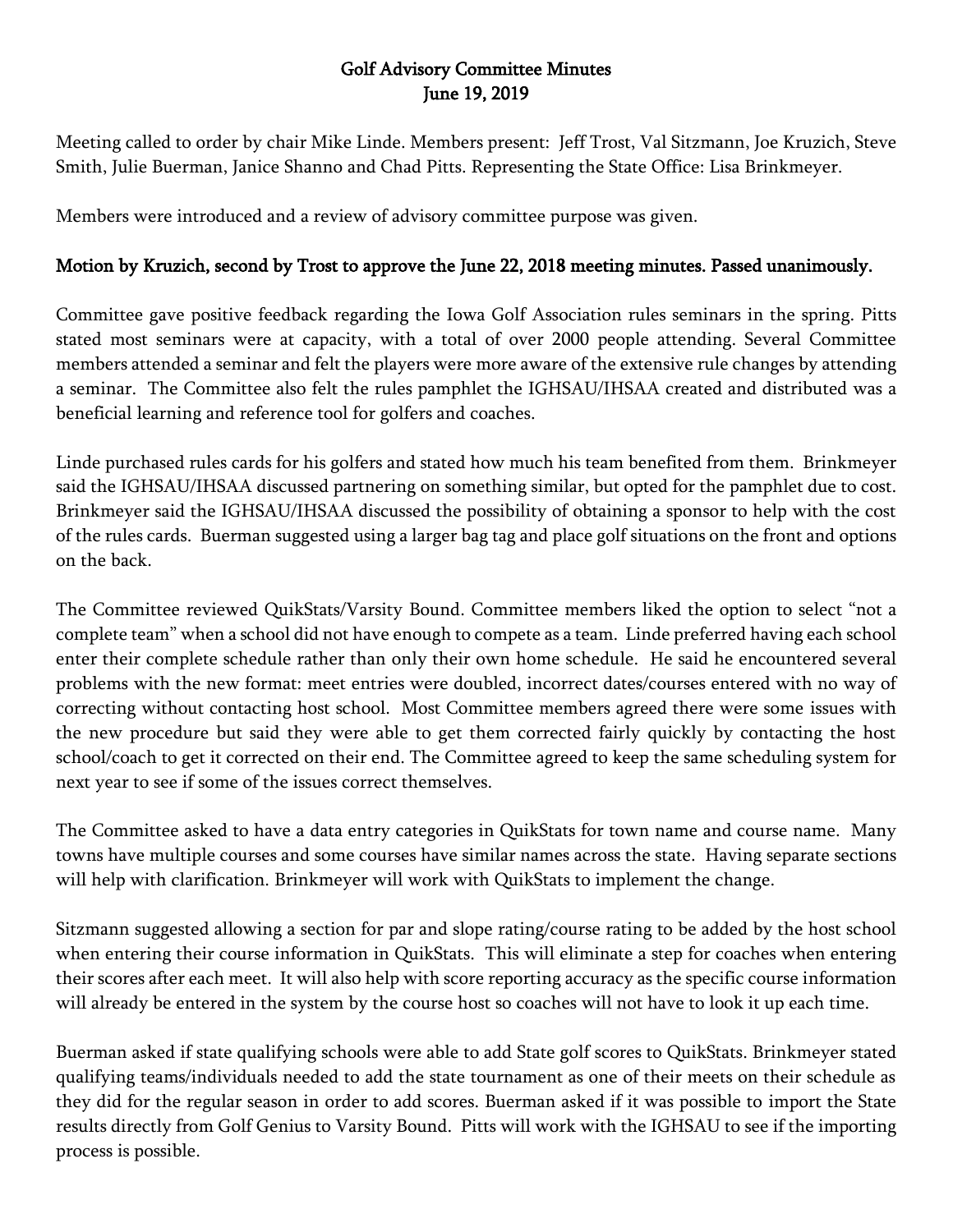Next the Committee discussed live scoring. Currently the State Tournament utilizes live scorers to record the scores of golfers every 4 - 5 holes. Smith shared his scoring program with the Committee (coaches get scores from their own golfers throughout the meet and enter score updates into the program, results page has all golfers' scores, each coach hand-checks scorecards as they come in). Discussion continued about golfers entering their own scores throughout the meet in a cellphone program. Trost shared that Varsity Bound had contacted him about their work on a scoring program and seemed eager to get input for their new program. Brinkmeyer confirmed that Varsity Bound is working significantly on their golf program and scoring was going to be their focal point. Brinkmeyer asked Smith to keep the IGHSAU informed of the advancements of the program Johnston High School uses.

Committee discussed smartwatch usage. Currently the IGHSAU does not allow smartwatches to be worn due to the communication capabilities. GPS watches are allowed provided they are used for distance measurements only. Trost suggested changing the verbiage to "communication device" rather than smartwatches to include other devices (Fitbits, etc.) that have communication capabilities. Committee agreed for the communication device rule to stay the same for the 2020 season.

Brinkmeyer asked for feedback on the maximum stroke rule. All Committee members experienced the rule at some point during their regular season. Linde said the rule was used for their conference meet and the cap did not have an impact on the top finishing teams. Most Committee members said they used a 10 and 12 stroke limits or double par throughout the season. All members like the maximum stroke option and felt it was a good addition to the game. Committee would like to continue with the IGHSAU policy to not allow maximum score limits to be used in the postseason.

Smith spoke of his concerns with pace of play. He suggested using a video to educate coaches and players about pace of play practices (bag placement, ready golf, club preparation, putting strategies, etc.). Smith thinks the video could also help coaches understand the importance of teaching basic etiquette on the golf course. Pitts stated the Iowa Golf Association has considered making a brief golf etiquette video. Pitts will work the IGHSAU about possible video ideas. Buerman said it would be beneficial to incorporate ethical practices into the video as well. She said it is a good topic to educate coaches as well as players. The Committee concurred. Brinkmyer said these topics will also continue to be included in the coaches' rules meeting and season memos.

Brinkmeyer asked for feedback about  $3<sup>rd</sup>$  place team advancement. The Committee likes the policy of advancing a 3<sup>rd</sup> place team from the first round of Regionals if the host team finishes first or second. It was discussed of taking a third team to State from the Regional Final round. Brinkmeyer shared that several host sites of strong teams need to be used for Regional Final meets. She explained that classes 3A and 4A only play one round and have 12 and 10 schools per course, which requires 18-hole courses to be used. Courses with 18 holes are a premium and finding a "neutral" site cannot be a guarantee. Brinkmeyer said the IGHSAU has worked to reduce the number of strong teams hosting their Regional Final, however completely eliminating it will be extremely difficult especially if the goal is to play on the best possible courses. The Committee felt the process worked and no recommendations were made to change it.

Discussion ensued about the number of qualifying individuals. Brinkmeyer explained with last year's change in classification, the IGHSAU wanted to have the least amount of impact on the number of golfers advancing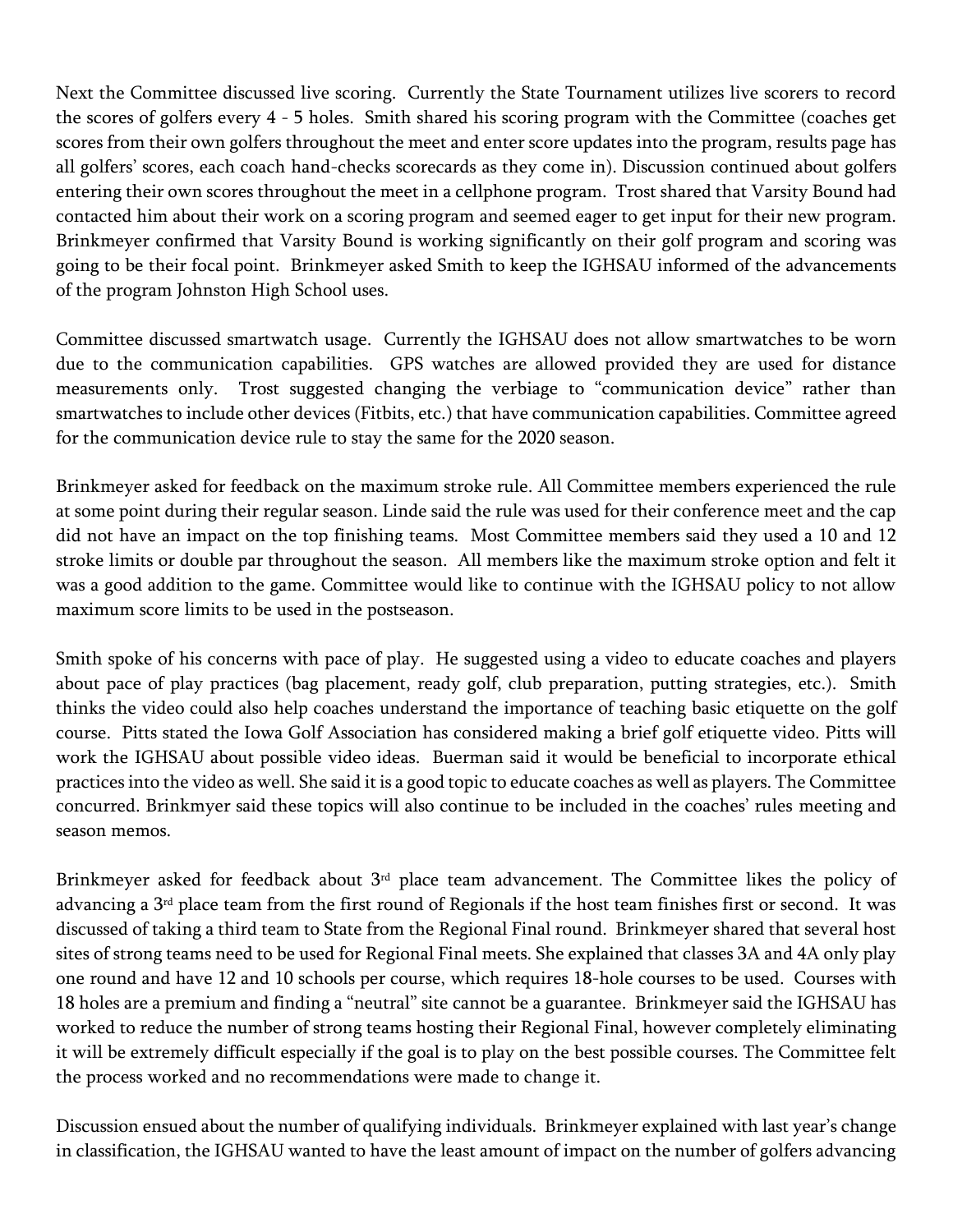to the State Tournament. Last year, eight individuals qualified for State instead of the previous number of five (whether on teams or not) along with 40 teams (same as the previous 5-class system). After last year's postseason series, the IGHSAU reexamined the number of individual qualifiers, due to the number of highscoring individual qualifiers (several over 100 averages). The number was adjusted to the top six at our advisory committee meeting last June (it was top 5 under the 5-class system). With our current 4-class system we are still qualifying 40 teams (as it was in the 5-class system) and bringing top 6 individuals (one more than under the 5-class system). No recommendations were made to change the process for the 2020 season. Sitzmann asked about the possibility of avoiding courses the IHSAA uses for postseaon. Brinkmeyer stated that would be challenging due to the limited number of courses willing and able to host around the state. The largest classes are comprised of small towns, which is where the majority of the course overlap occurs. The IGHSAU will work to avoid an overlap if possible.

The release date of regional assignments was discussed. Brinkmeyer said the release date is typically the second to last week in April, which was an Advisory Committee suggestion several years ago (this allowed two full weeks and three weekends to play the Regional sites). Committee discussed the pros and cons of releasing the assignments earlier. Kruzich spoke in support of the later release date to allow extra practice and to ensure enough scores are submitted to gain an accurate read of team strength. Brinkmeyer said an earlier release date is possible provided the weather allows early-season meets to be played. Committee members suggested the IGHSAU continue with the same release process, however if weather permits to release the assignments earlier in the same week as previously released.

The Committee briefly discussed Regional qualifying rounds. Brinkmeyer stated Classes 1A and 2A have two qualifying rounds and classes 3A and 4A have one qualifying round. Brinkmeyer said this is due to the number of schools in each class and the number of teams at each qualifying site (class 3A -12 teams/site; class 4A -10 teams/site). Committee proposed no changes to the current system.

Brinkmeyer reported on the inaugural year of State Golf admission being charged. Approximately \$14,000 was generated from spectator admission. There were very few complaints about the addition of admission to this year's tournament, with some spectators inquiring why it had not been implemented sooner. Brinkmeyer shared the IGHSAU will use the state admission to enhance the state golf experience for participants and for tournament expenses.

Committee discussed the new rainout rollover policy, which is: To ensure teams play a complete 18-hole tournament, Day 1 scores will be carried over to Day 2 of the State Tournament if the entire field has completed at least 12 holes. Every effort must be made to complete 18 holes on Day 1 of the tournament. Day 2 will commence with teams completing Day 1's round by re-starting on tee of the hole where play was suspended on Day 1. Tee assignments for Day 1 will be carried over to Day 2 if teams are completing Day 1's round on Day 2.

Brinkmeyer said one change to the rule will be the verbiage, which will now reflect the USGA rule for when play resumes. Golfers will play from the place where their ball was when play was suspended rather than reteeing at the hole they were on.

Buerman inquired about rolling over nine holes from Day 1 to Day 2 to ensure a complete 18 holes are played during the two-day span. Buerman felt the IGHSAU should keep the scores from Day 1 no matter how many